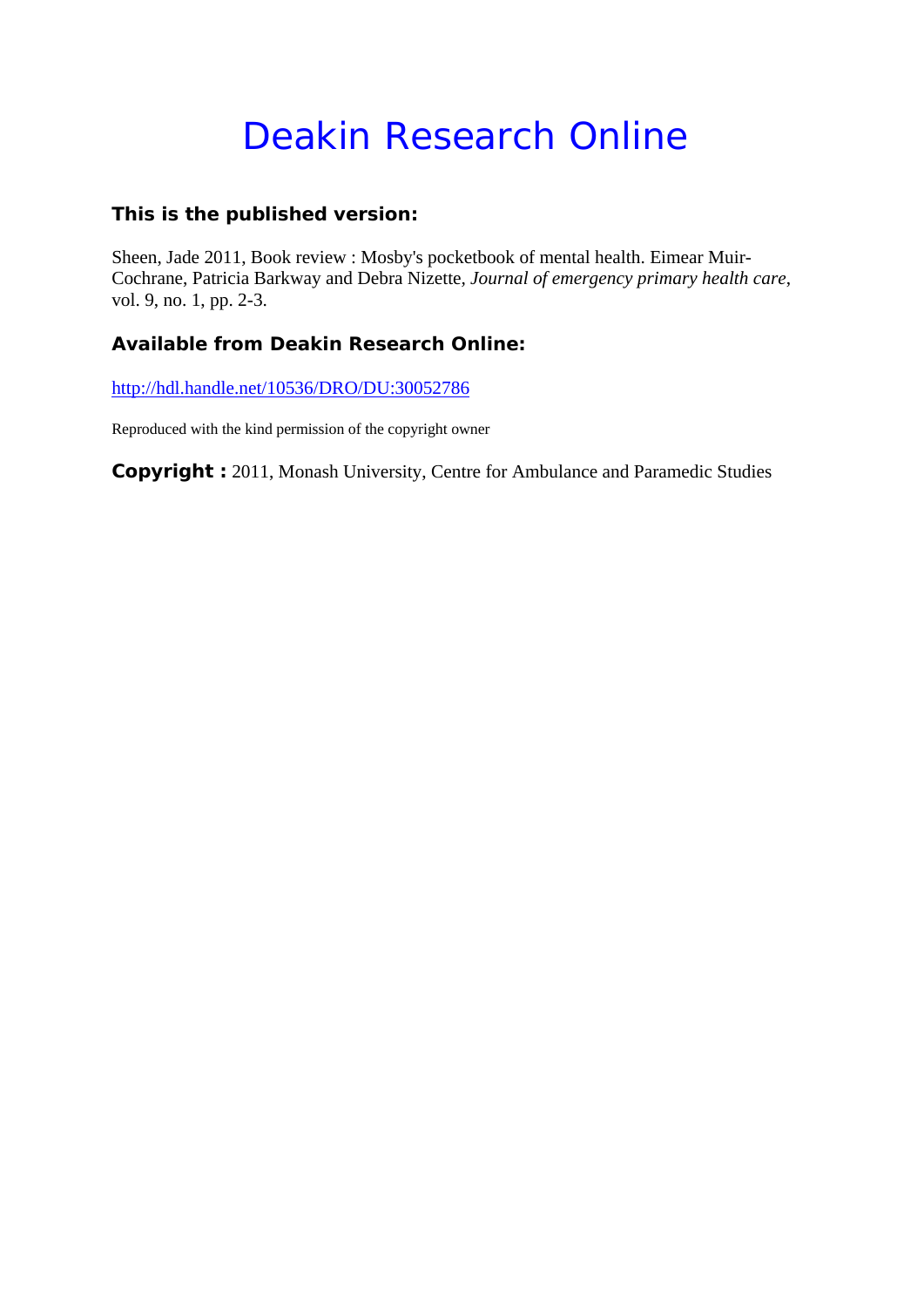### **[Journal of Emergency Primary Health Care](http://ro.ecu.edu.au/jephc)**

[Volume 9](http://ro.ecu.edu.au/jephc/vol9) | [Issue 1](http://ro.ecu.edu.au/jephc/vol9/iss1) [Article 7](http://ro.ecu.edu.au/jephc/vol9/iss1/7)

2012

## Mosby 's Pocketbook of Mental Health. Eimear Muir-Cochrane, Patricia Barkway and Debra Nizette,

Jade Sheen jade.sheen@monash.edu

#### Recommended Citation

Sheen, Jade (2011) "Mosby's Pocketbook of Mental Health. Eimear Muir-Cochrane, Patricia Barkway and Debra Nizette,," *Journal of Emergency Primary Health Care*: Vol. 9: Iss. 1, Article 7. Available at: http://ro.ecu.edu.au/jephc/vol9/iss1/7

This Book Review is posted at Research Online. http://ro.ecu.edu.au/jephc/vol9/iss1/7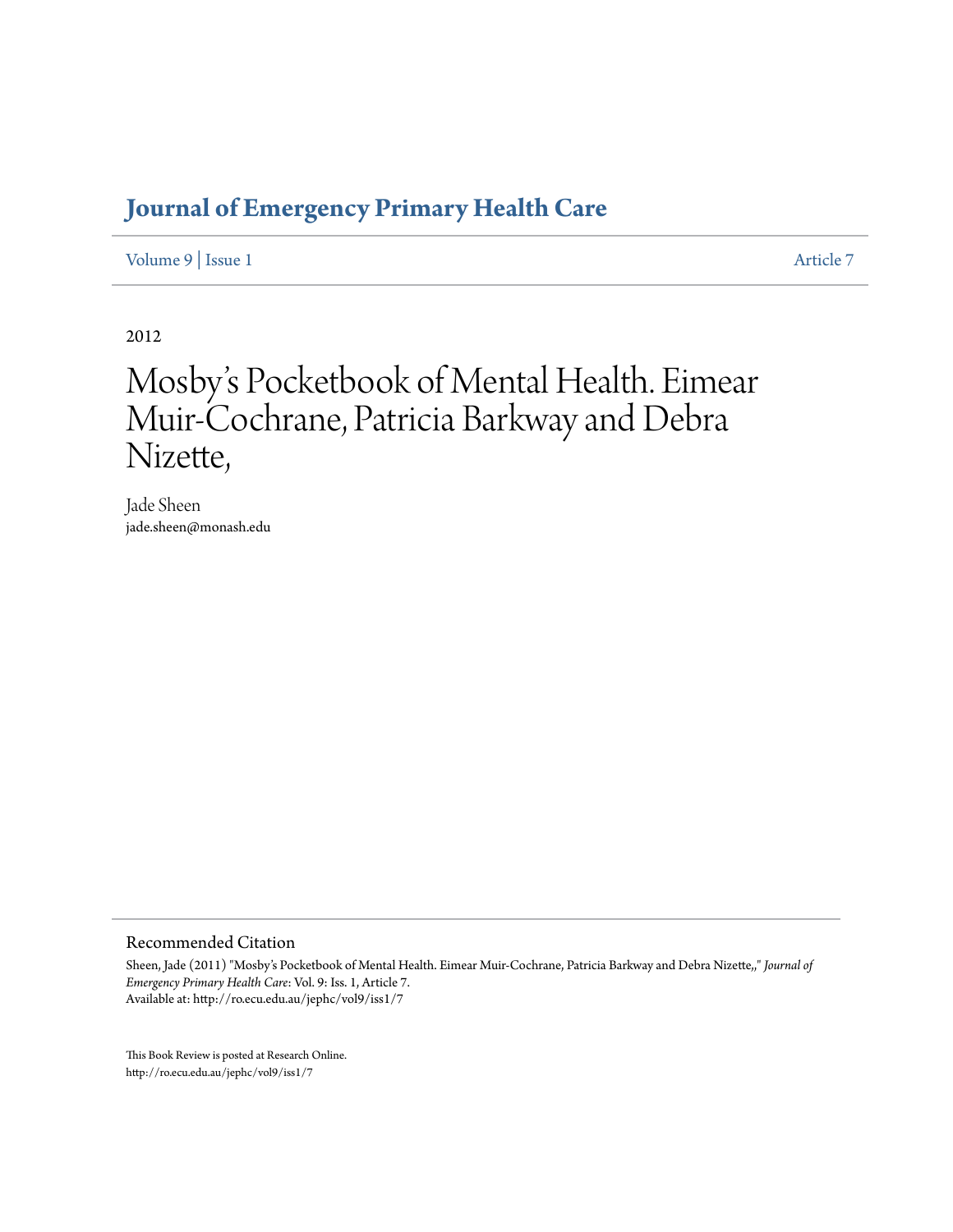*Journal of Emergency Primary Health Care (JEPHC), Vol. 9, Issue 1, 2011 - Article 990447* Sheen: Mosby's Pocketbook of Mental Health. Eimear Muir-Cochrane, Patric



**ISSN 1447-4999**

### **BOOK REVIEW**

*"Mosby's Pocketbook of Mental Health"* Eimear Muir-Cochrane, Patricia Barkway and Debra Nizette, Elsevier, Australia, 2010. ISBN: 978-0-7295-3931-9 (Paperback) \$AU42.75 (RRP including GST)

Reviewed by **Jade Sheen,** BA.App.Sc.(Psych)(Hons); DPsych(Health); MClinFamTh Lecturer, Department of Community Emergency Health and Paramedic Practice Monash University, Melbourne, Australia

This book is published by Mosby and is described on its jacket as a "convenient, user-friendly resource for all health professionals, offering students and practitioners practical strategies to ensure appropriate and effective responses to people in crisis". The authors are all distinguished academics and qualified nurses, working in mental health care and education.

The text aims to translate the core aspects of engaging people with mental health problems into practical strategies, an aim that could well be suited to the abbreviated pocketbook format. Unfortunately, the authors struggle to develop mental health management or strategies in any depth, the final product a broad but superficial overview of mental health care.

As identified in the first chapter, the text has been developed using a "recovery" framework. The authors then go on to discuss issues such as the universal principles of mental health care and mental state assessments. These chapters are well written and provide sufficient information to be useful for readers, though I question if the use of a recovery framework is the most appropriate for the selected format.

A review of further chapters illustrates concerns regarding the lack of development in the book, with culture and mental health, common mental illnesses, psychiatric emergencies, managing medications, contemporary talking therapies, co-occurring medical problems, loss and grief, law and ethics and settings for mental healthcare all identified as separate chapters. While these areas seem appropriate for a mental health textbook, it seems a stretch for 172 small pages!

Positively, the pocketbook does include some of the advertised practical strategies for managing clients when they are mentally unwell. These strategies could be developed further by sacrificing less relevant chapters, such as the co-occurring medical problems chapter.

A nursing centric perspective is apparent throughout the text. As the pocketbook has been targeted at a broad range of health practitioners, it would benefit from a multidisciplinary perspective during the editing process. A lack of continuity is also apparent in the chapter outlining common mental illnesses. While the authors accurately outline illnesses such as post-traumatic stress disorder, schizophrenia and depression - using the subsections of

*Author(s): Jade Sheen* 1